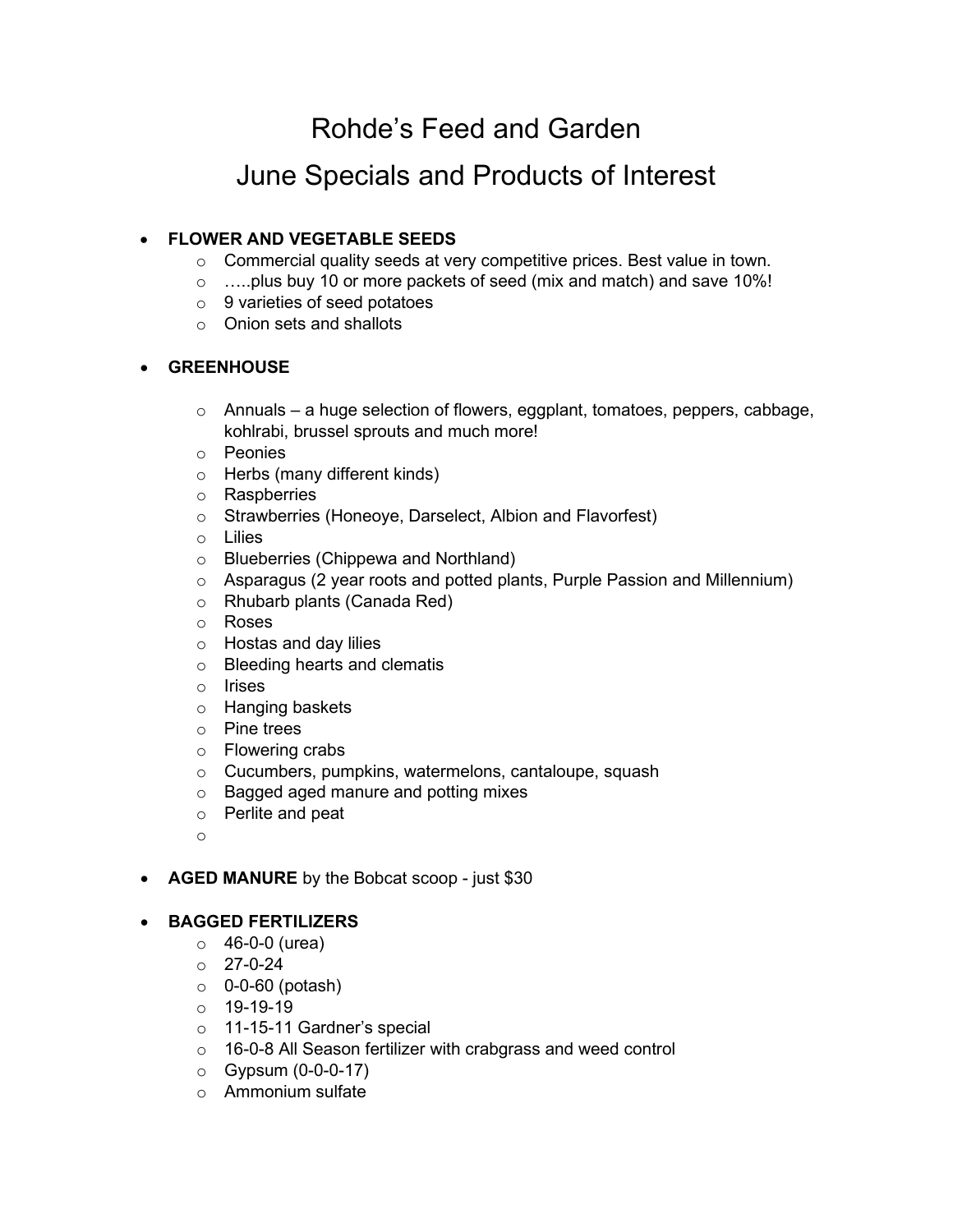- o Lime (pelleted and fine ground)
- o Elemental sulphur
- o Food plot and garden blends
- $\circ$  25-0-6 fertilizer with crabgrass preventer (50#)
- o Composted manue
- o Calcium nitrite
- o Blood meal
- o Bone meal

### • **WILDLIFE FOODPLOT SEEDS** (By the pound or pre-bagged blends)

- o Radishes
- o Turnips
- o Rutabagas
- o Clovers
- o Buckwheat
- o Rape (giant and dwarf essix)
- o Sugar beets
- o Ryegrass (annual and perennial)
- o Midwest wildflower mix
- o Bee mix
- o Shady wildflower mix
- o Butterfly wildflower mix
- o CRP seed mixes
- o …and more!

### • **AGRICULTURAL SEEDS**

- o Conventional and RR Corn
- o Soybeans
- o Oats (Certified Deon)
- o Perennial and annual ryegrass
- o Timothy
- o Brome
- o Orchard grass
- o Alfalfa (vernal, multi-leafs, creeping varieties)
- o Clovers (dutch white, alsike, ladino, medium red, mammoth)
- o Hay and grazing blends
- o
- **HAY** Second crop alfalfa square hay bales
- **From The Rohde Farm** (Home raised and Federally Inspected Meats)
	- $\circ$  Lamb individual cuts and halves (40-50#)
	- o Pork sausages, ham, chops, racks of ribs and much more!
	- o Beef burger, steaks, roasts, soup bones, boneless short ribs, etc.